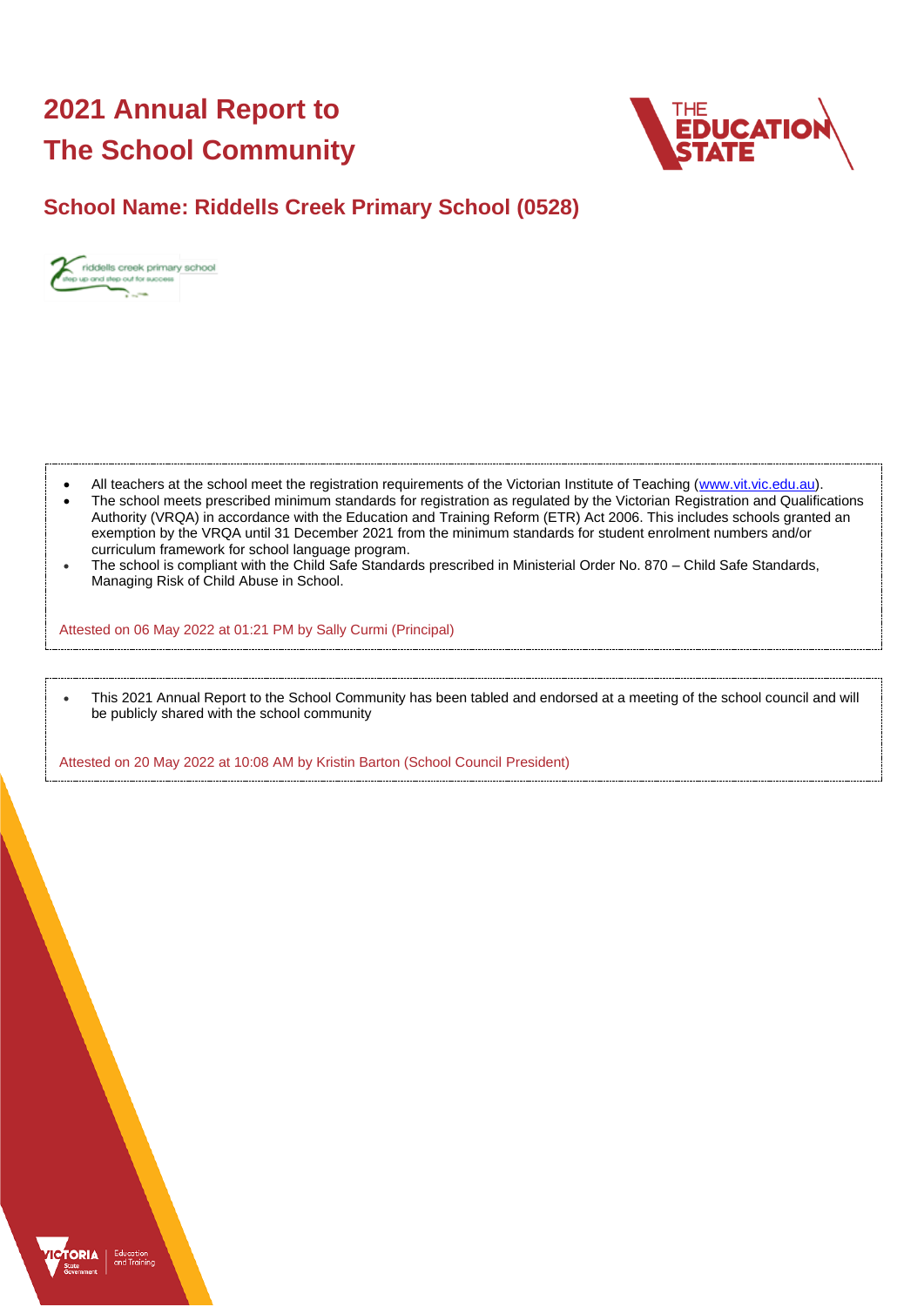

# How to read the Annual Report

## What does the *'About Our School'* commentary section of this report refer to?

The 'About our school' commentary provides a brief background on the school, an outline of the school's performance over the year and future directions.

The 'School Context' describes the school's vision, values and purpose. Details include the school's geographic location, size and structure, social characteristics, enrolment characteristics and special programs.

The 'Framework for Improving Student Outcomes (FISO)' section includes the improvement initiatives the school has selected and the progress they have made towards achieving them through the implementation of their School Strategic Plan and Annual Implementation Plan.

## What does the *'Performance Summary'* section of this report refer to?

The Performance Summary includes the following:

#### **School Profile**

- student enrolment information
- the school's 'Student Family Occupation and Education' category
- a summary of parent responses in the Parent Opinion Survey, shown against the statewide average for Primary schools
- school staff responses in the area of School Climate in the School Staff Survey, shown against the statewide average for Primary schools

#### **Achievement**

- English and Mathematics for Teacher Judgements against the curriculum
- English and Mathematics for National Literacy and Numeracy tests (NAPLAN).

#### **Engagement**

Student attendance at school

#### **Wellbeing**

Student responses to two areas in the Student Attitudes to School Survey:

- Sense of Connectedness
- Management of Bullying

Results are displayed for the latest year and the average of the last four years (where available). As NAPLAN tests were not conducted in 2020, the NAPLAN 4-year average is the average of 2018, 2019 and 2021 data in the 2021 Performance Summary.

## Considering COVID-19 when interpreting the Performance Summary

The Victorian community's experience of COVID-19, including remote and flexible learning, had a significant impact on normal school operations in 2020 and 2021. This impacted the conduct of assessments and surveys. Readers should be aware of this when interpreting the Performance Summary.

For example, in 2020 and 2021 school-based surveys ran under changed circumstances, and NAPLAN was not conducted in 2020. Absence and attendance data during this period may have been influenced by local processes and procedures adopted in response to remote and flexible learning.

Schools should keep this in mind when using this data for planning and evaluation purposes.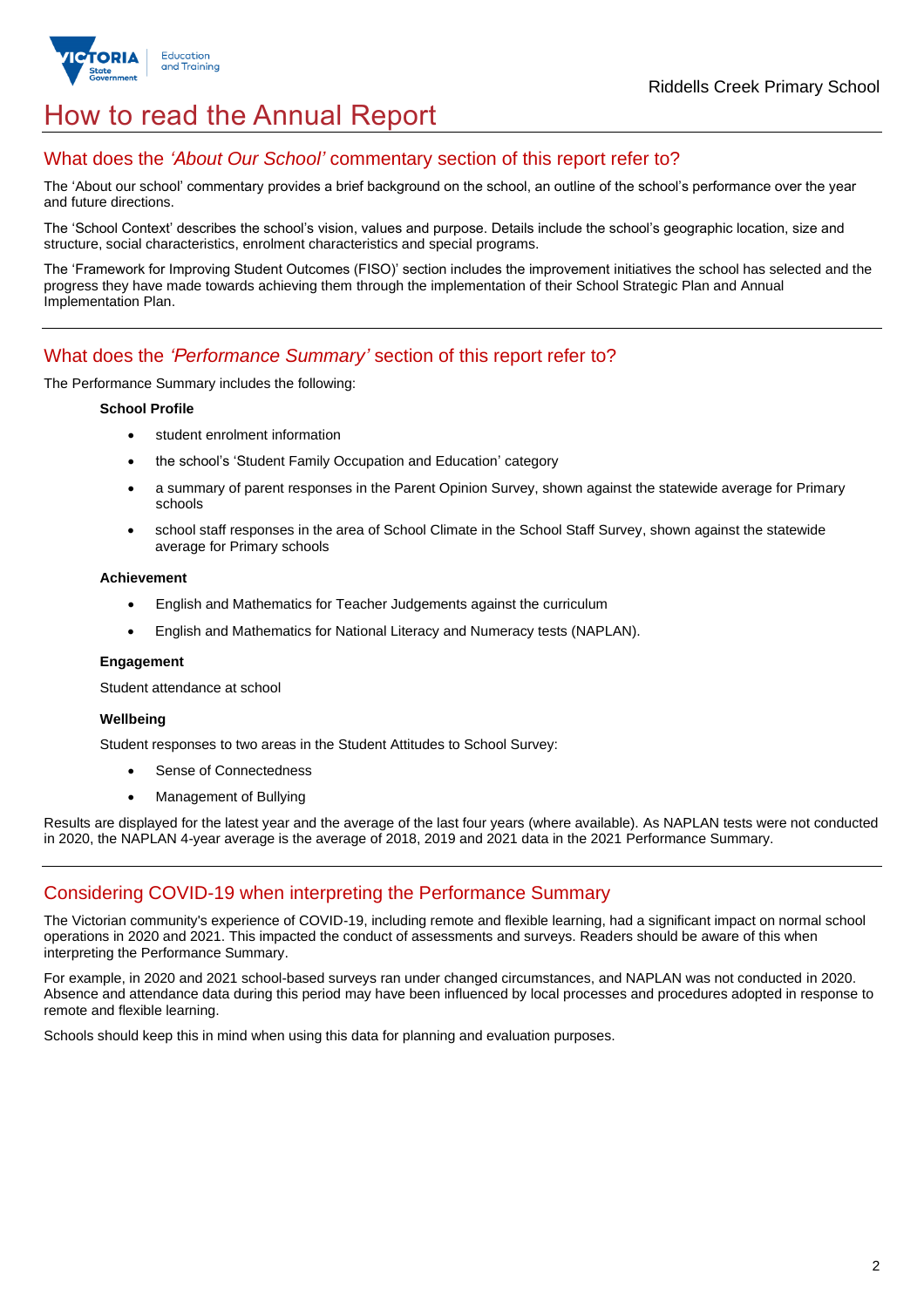

# How to read the Annual Report (continued)

### What do *'Similar Schools'* refer to?

Similar Schools are a group of Victorian government schools with similar characteristics to the school.

This grouping of schools has been created by comparing each school's socio-economic background of students, the number of non-English speaking students and the school's size and location.

## What does *'NDP'* or '*NDA*' mean?

'NDP' refers to no data being published for privacy reasons or where there are insufficient underlying data. For example, very low numbers of participants or characteristics that may lead to identification will result in an 'NDP' label.

'NDA' refers to no data being available. Some schools have no data for particular measures due to low enrolments. There may be no students enrolled in some year levels, so school comparisons are not possible.

Note that new schools only have the latest year of data and no comparative data from previous years. The Department also recognises unique circumstances in Specialist, Select Entry, English Language, Community Schools and schools that changed school type recently, where school-to-school comparisons are not appropriate.

# What is the *'Victorian Curriculum'*?

The Victorian Curriculum F–10 sets out what every student should learn during his or her first eleven years of schooling. The curriculum is the common set of knowledge and skills required by students for life-long learning, social development and active and informed citizenship.

The Victorian Curriculum is assessed through teacher judgements of student achievement based on classroom learning.

The curriculum has been developed to ensure that school subjects and their achievement standards enable continuous learning for all students, including students with disabilities.

The 'Towards Foundation Level Victorian Curriculum' is integrated directly into the curriculum and is referred to as 'Levels A to D'.

'Levels A to D' may be used for students with disabilities or students who may have additional learning needs. These levels are not associated with any set age or year level that links chronological age to cognitive progress (i.e., there is no age expected standard of achievement for 'Levels A to D').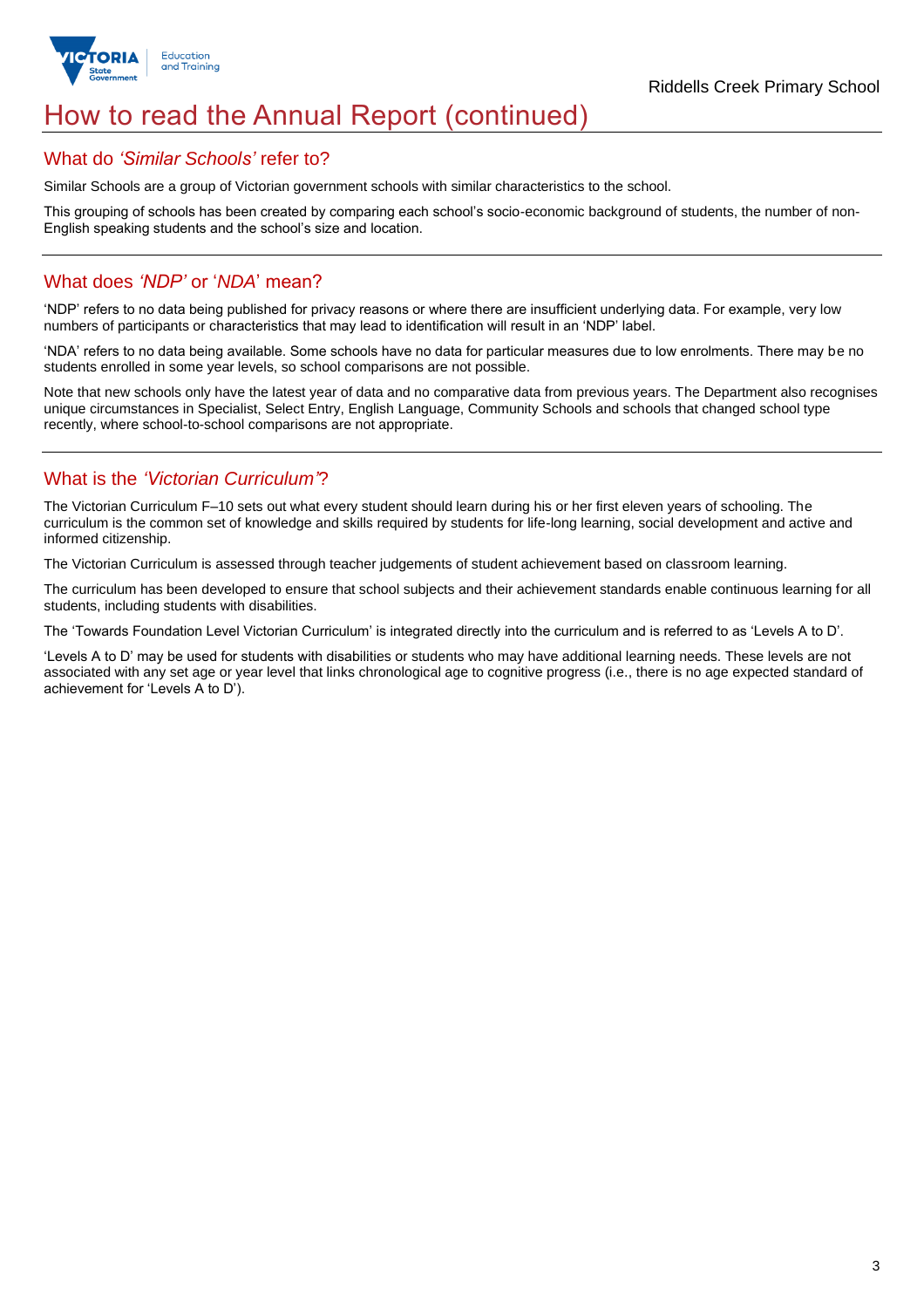

# **About Our School**

# School context

Riddells Creek Primary School is a Foundation to Year 6 school that has served the local community for almost 160 years. Located in the heart of Riddells Creek, the school is 57km from Melbourne in the Macedon Shire of Victoria. We are proud of our strong community connections and global outlook. The school is situated on 3 acres of grounds, including a full-size football oval, soccer/rugby pitch, two basketball courts, a sensory garden, a wide range of play equipment and a kitchen garden, with chooks, to support our Stephanie Alexander kitchen garden program. We have modern and flexible teaching and learning facilities, including a recently-completed learning hub for our Year 5/6 students.

In 2021 we had 317 students enrolled in our school, with 2% of our enrolments identifying as Aboriginal or Torres Strait islander. Our family backgrounds are predominantly Australian, with the next four countries of origin for our families being the United Kingdom, New Zealand, Thailand, and Finland. In 2021, RCPS had 20.5 equivalent full time teaching staff and 6.4 equivalent full time education support staff. Our staffing profile comprised of the Principal, Assistant Principal, one Learning Specialist, 17 Classroom and Specialist Teachers and ten Education Support staff working in various administrative and student support roles. Our specialist program subjects were Music, Drama, Physical Education, Visual Arts, the Stephanie Alexander Kitchen Garden and Auslan (as our language other than English). Riddells Creek Primary School has a strong focus on social and emotional learning. We introduced Kimochis as a way of supporting our students to establish and sustain strong friendships and get along with others. The Kimochi approach supports students to understand and deal with social situations and their emotions in a positive way, develop strategies to manage challenges and take ownership of their actions.

At the end of 2020, Riddells Creek Primary School completed our school review. From this review, the school defined our purpose for 2021 and beyond as:

- Improving student learning achievement and growth for every student, with a particular focus on Literacy and **Numeracy**
- Improving intellectual engagement, student voice and learner agency
- Enhancing the social and emotional wellbeing of all students

### School Vision:

RCPS strives for our students to become curious, creative, motivated and inquiring learners through the provision of a wide range of learning choices and exemplary teaching. Students will clearly understand their role in the learning process and will negotiate how they might best achieve the educational goals appropriate to their stage of learning. This will enable them to demonstrate their understanding, knowledge and skills to the best of their abilities in a personalised and positive learning culture.

We aim to:

Engage every child in personalised education that addresses individual interests, needs and potential Integrate digital technology to enhance teaching and learning and provide new avenues for self-expression and understanding

### Explicitly teach thinking skills and metacognition

Structure rich learning experiences that develop creativity, cooperation, collaboration and individual expression Provide an active wellbeing program using the Berry Street Framework and the DET Respectful Relationships resources, as well as Kimochis to develop awareness of emotions and feelings and restorative practices. Collaboration in learning between teachers, students and parents is important so that learning is done 'with' students rather than 'to' students. Connecting learning at home and school, partnering with families, and providing timely and effective communication will develop trust and provide a strong team approach in the education and wellbeing of our students.

### School Values:

As Department of Education and Training (DET) employees, we share, promote and adhere to the following DET values: Responsiveness, Integrity, Impartiality, Accountability, Respect, Leadership and Human Rights. We value the whole child and the importance of well-being. We promote social responsibility and civic engagement, compassion, resilience, perseverance and independence to capably prepare our students for an ever changing world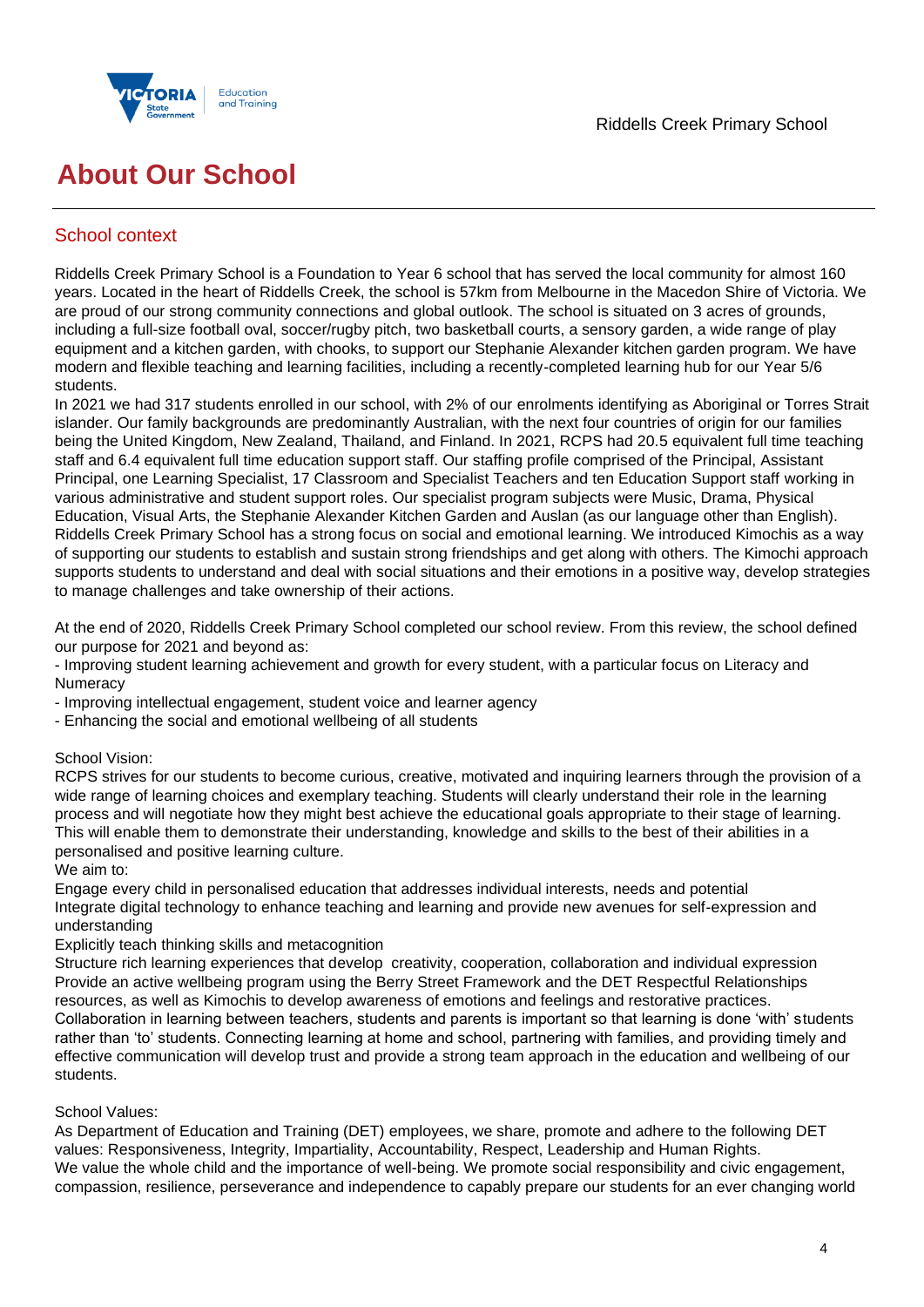

both locally and globally.

At RCPS we have a vibrant teaching and learning environment which encourages our students, staff, parents and the community to be critical life-long, independent learners who value themselves and others and who are aware of their place in and responsibility to the wider community.

We have a strong focus on the nine values for Australian Schooling: Respect, Tolerance, Responsibility, Honesty and Trustworthiness, Integrity, Fair go, Freedom, Care and Compassion, and Doing Your Best.

These shared values are part of Australia's common democratic way of life, which includes equality, freedom and the rule of law. They reflect our commitment to a multicultural and environmentally sustainable society where all are entitled to justice.

# Framework for Improving Student Outcomes (FISO)

The FISO foci for 2021 were Excellence in Teaching and Learning - curriculum planning and assessment, Positive Climate for Learning - health and wellbeing, and Community Engagement in Learning - building communities. These aligned with our focus on the Department of Education priority goals for 2021.

This work was enabled through;

- Implementing the Tutor Learning Initiative with a focus on Year 2 6 students
- Implementing the PLC model to support teacher collaboration and reflection to strengthen teaching practice
- Reviewing the assessment and reporting schedule to ensure each assessment has purpose
- Refining the whole school approach to wellbeing
- Embedding the whole school approach to social-emotional learning through documentation and professional development
- Promoting the school FaceBook page to engage families

## Achievement

Students at Riddells Creek learn in a supportive environment which aims to maximise individual growth. There have been challenges in the past year with continued remote learning where some students performed well when working independently and others found this environment much more difficult. Our students accesses their learning through Webexes, Google classroom and Seesaw.

Scope and Sequences for Maths, Reading and Writing were developed during 2021 and have given more direction for teachers as to the explicit teaching they are expected to be doing. The percentage of our Year 5 students in NAPLAN - Reading in the top 3 bands over a 4-year average (2018, 2019 and 2021) rose from 71.8% to 78.9%, In Year 3, the percentage of our students in the top 3 bands over a 4-year average (2018, 2019 and 2021) dropped from 80.4% to 70.2 %. This has contributed to the shift in our reading instruction towards the 'Science of Reading' approach. The school has implemented internal staff professional development to analyse this data, the current evidence-based research and changes we can make to further improve our teaching and learning practices. Our assessment schedule was also reviewed and amended to reflect changes to this pedagogy.

Our Year 3 NAPLAN - numeracy data shows us that mathematics is an area for further improvement, and it was pleasing to see our Year 5 students in the top 3 bands increased from 60.4% to 67.5%.

The Tutor Learning Initiative was implemented in 2021 as one of our AIP targets. 18% of our students in the reading program and 13% of students in the maths program made at least 18 months growth. 69% of students in the reading program and 70% of students in the maths program made 12 months or more growth.

The Professional Learning Community (PLC) model that was adopted in 2020 has continued to grow and has helped teachers to focus and identify the individual points of need for our students. Our school data wall that was introduced in 2021 has allowed teachers to look more closely at the whole cohort of students and how teachers can collaborate to maximise student achievement. The low growth we have experienced in maths has shown us a focus on maths pedagogy and formative assessment will be important future PD for our staff.

## **Engagement**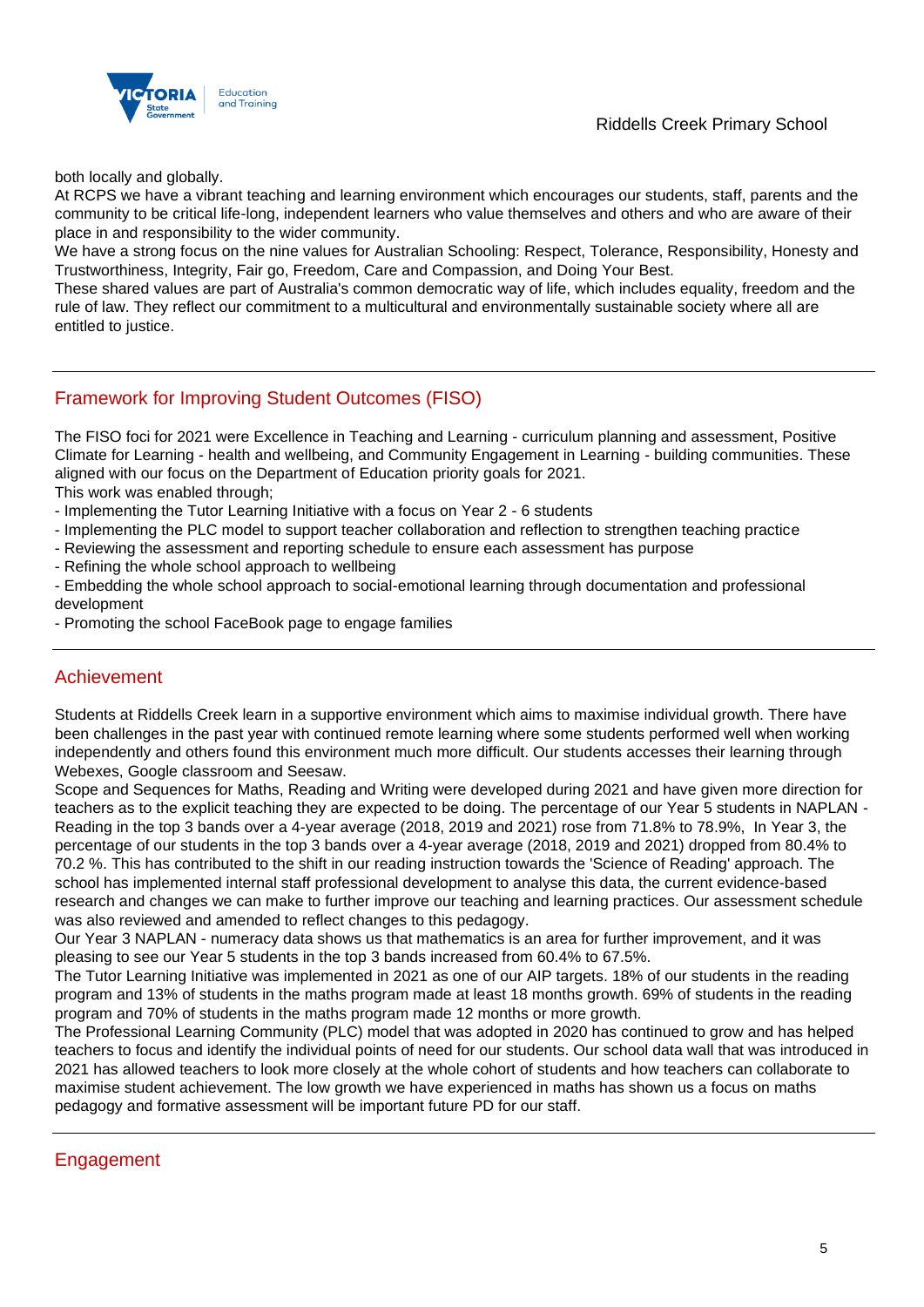## Riddells Creek Primary School



Student engagement and wellbeing is central to our core purpose. We demonstrate this by valuing the whole child and placing emphasis on creating a positive climate for learning. During the challenges of the past year, with onsite disruption and lack of face-to-face time, we used whole school programs and approaches such as the Vic Education Department's Respectful Relationships and the targeted social and emotional program 'Komichis to give our students strategies to feel engaged and connected to their learning and each other. The AIP 2021 key improvement strategy on maintaining happy, active and healthy students during periods of remote learning and interrupted schooling has been our focus. The online presence and connections were maintained through seesaw, WebEx, Google classroom. Through 'The Attitudes to School Survey' our students expressed a sound sense of connectedness to and confidence in school. The score percentages sit at RCPS 'connectedness 76% with 78% 'similar' schools and state levels in this area.

Engagement means that our students clearly understand their role in the learning process and negotiate how they might best achieve the educational goals appropriate to their stage of learning. In 2021 we saw a dip in Student Voice and Agency, particularly within 2021 grade 5 cohort. A grade 5 group did participate in 2021 Macedon Ranges Network Student Voice and Agency project. It explored authentic avenues of youth leadership. However, there will be a renewed PLC focus on student voice and agency and school safety in 2022 .

Kinder transition statements are received for each child. This valuable background information allows us to plan for future needs. Similarly, our Grade 6 teachers prepare transition statements for each student as they move to a secondary setting. Parents are given weekly updates about attendance in the newsletter and each student receives an attendance report each semester.

Students continued to have specialist classes in art, music, physical education and Drama online and onsite. There were opportunities to participate in many other activities including choir, instrumental music, recorder, chess, ukulele band, a biannual whole school production, swimming and a range other sporting activities including cross country, athletics, soccer, netball, football and tennis.

## **Wellbeing**

Riddells Creek Primary School's wellbeing policy encompasses explicit policies and procedures which support the school community and foster a sense of belonging and appreciation of individuality. RCPS published an instructional model for teachers which gives an overview of all aspects of wellbeing

The explicit teaching of the social and emotional competencies is done in line with Vic curriculum, Respectful Relationships (DET) and the Kimochi program. This social and emotional learning is based around these three main resources that specifically target two-fold- 'self-awareness and management' and 'social awareness and management'. 2021 posed extraordinary challenges on the school community overall wellbeing with remote learning and prolonged lack of opportunity for students to socialise. The whole school roll out of the 'Kimochi' program with accompanying staff professional development proved to be very timely with students finding off site learning emotionally and socially challenging. Staff have found the student readjustment to onsite in term 4 also a challenge. Learning stamina was reported as low. The Wellbeing Team monitored vulnerable students and families during this time and support was offered in the form of referral or technology where needed. Students in need were targeted for extra support through the tutoring and intervention process. A Social Skills program, offered by a private qualified provider was also offered on site.

The training of two staff in 'Mpower' girls and the 'Revved up' for boys assisted with the student transition from online to on site. The Parent Survey and Attitudes to school surveys indicate more focus in 2022 in resiliency particularly again, in the grade 5 cohort.

'In school transition' is also an important focus and addressing the variations between classrooms is a priority. Planning for student wellbeing includes a handover of student information between teachers as well as the opportunity for students to spend time with their new teacher and peers over a three week period in Term 4. Staff in their teaching teams plan, observe and reflect together.

Riddells Creek transition program supports a prep buddy program and a peer mediation program. The new preps meet their buddy for the following year who will usually be a grade 6 student.

Our students overall are well represented and connected to local sports and clubs such as scouts, netball and football.

Finance performance and position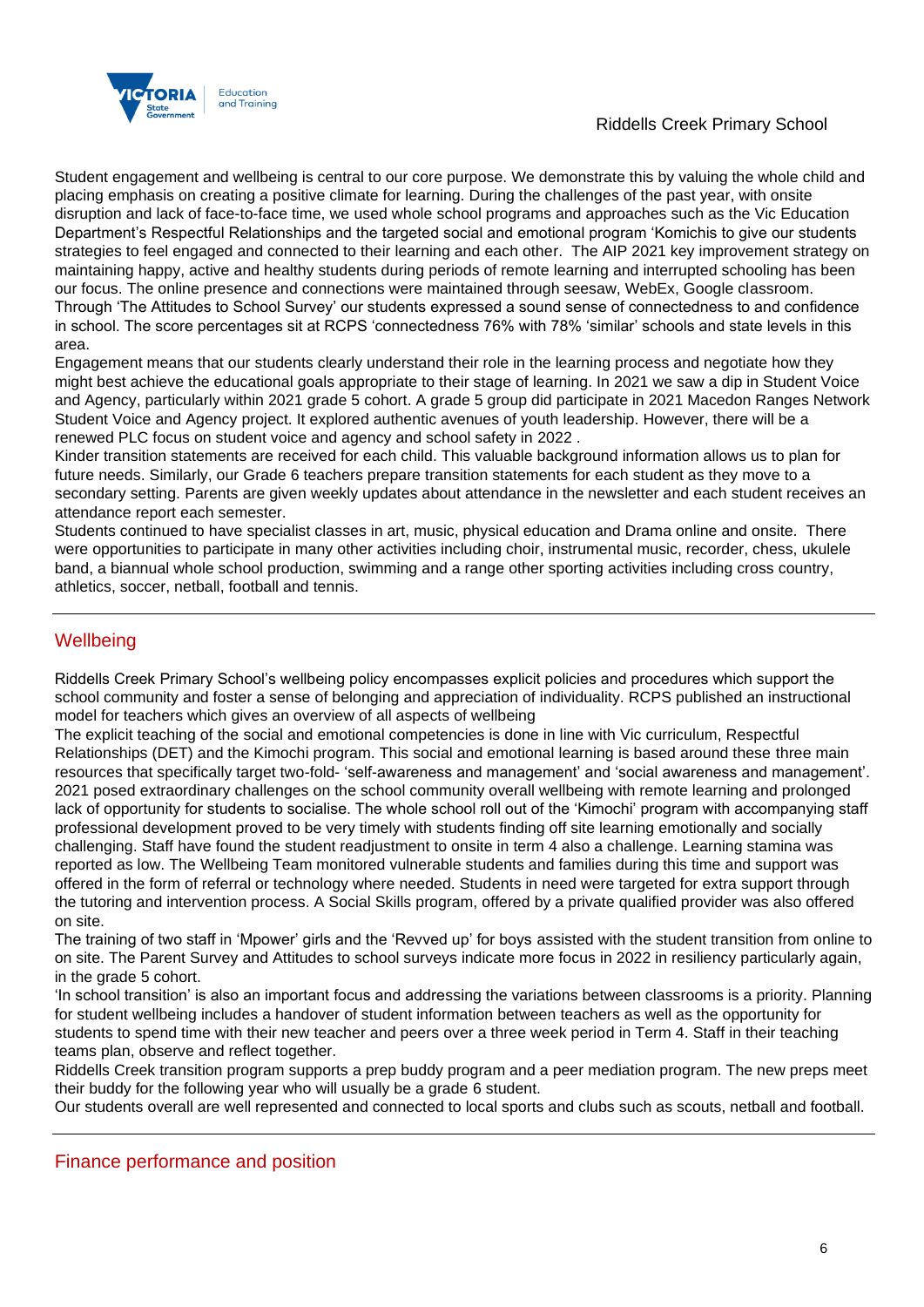

## Riddells Creek Primary School

The school council and school leadership team monitors the financial management of the school through Finance School Council sub-committee meetings and they report directly to the school council twice each term. We are currently operating with a managed deficit, due to declining enrolments and the existing workforce composition. Equity funding was used to provide intervention support for students across the school, and incorporated both withdrawal and in-class intervention strategies and initiatives. In the second half of the year, the Parents Club was re-established and completed fundraising to support the school production and also the installation of an entry arbour at the main pedestrian entrance to the school. We were successful in applying for and receiving a grant for a bush tucker garden and beehive, to complement our current kitchen garden program. The revenue from the Out of School Hours Care program in locally raised funds affords us the capacity to maintain ageing facilities and provide a variety of programs for our students. There are also two salaries that are paid through central payroll that are in addition to the SRP and have to be allowed for in the cash budget.

### **For more detailed information regarding our school please visit our website at<www.rcps.vic.edu.au>**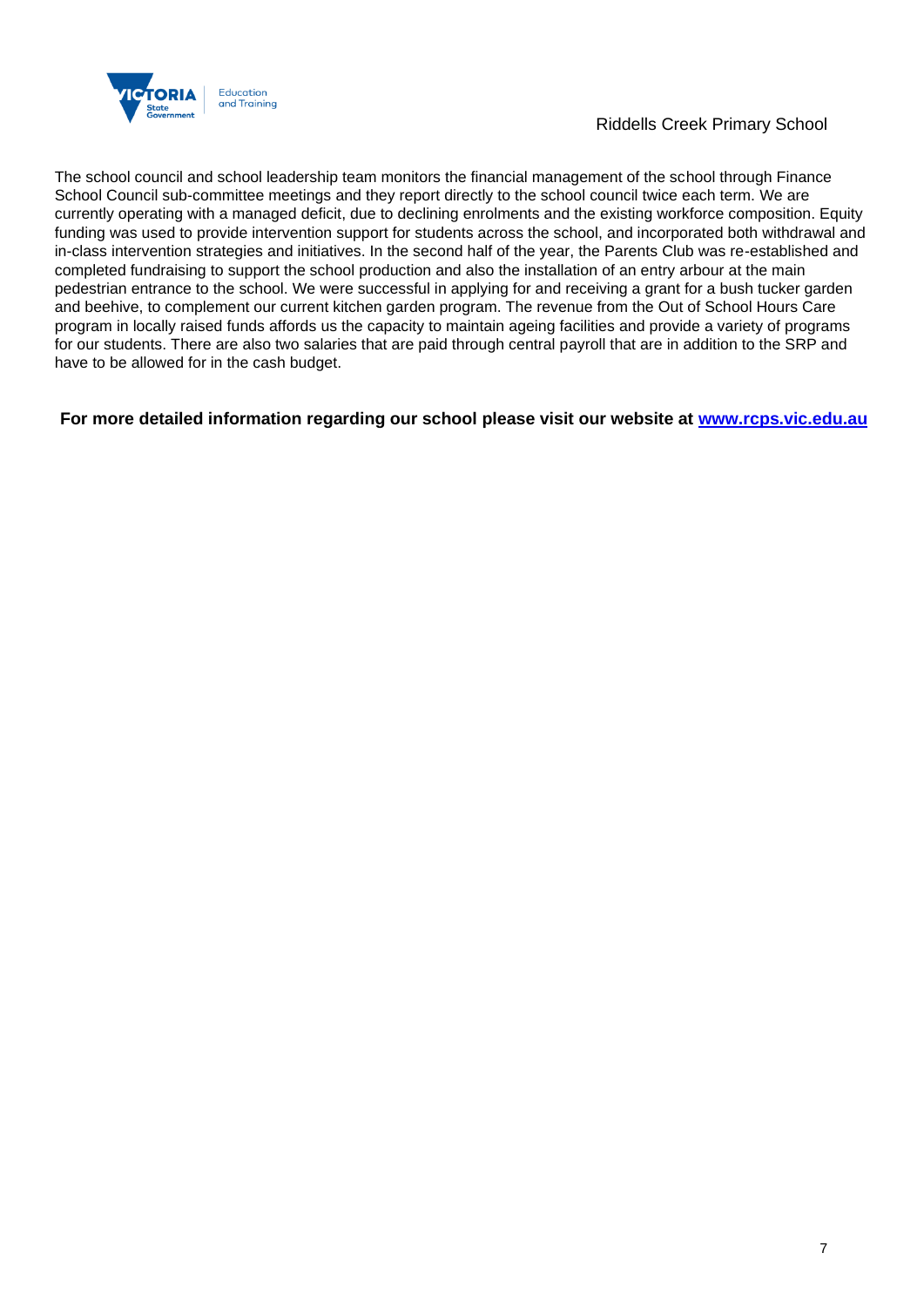

# **Performance Summary**

The Performance Summary for government schools provides an overview of how this school is contributing to the objectives of the Education State and how it compares to other Victorian government schools.

All schools work in partnership with their school community to improve outcomes for children and young people. Sharing this information with parents and the wider school community helps to support community engagement in student learning, a key priority of the Framework for Improving Student Outcomes.

Refer to the 'How to read the Annual Report' section for help on how to interpret this report.

# SCHOOL PROFILE

#### **Enrolment Profile**

A total of 317 students were enrolled at this school in 2021, 161 female and 156 male.

0 percent of students had English as an additional language and 2 percent were Aboriginal or Torres Strait Islander.

#### **Overall Socio-Economic Profile**

The overall school's socio-economic profile is based on the school's Student Family Occupation and Education index (SFOE).

SFOE is a measure of socio-educational disadvantage of a school, based on educational and employment characteristics of the parents/carers of students enrolled at the school. Possible SFOE band values are: Low, Low-Medium, Medium and High. A 'Low' band represents a low level of socio-educational disadvantage, a 'High' band represents a high level of socio-educational disadvantage.

This school's SFOE band value is: Low

#### **Parent Satisfaction Summary**

The percent endorsement by parents on their school satisfaction level, as reported in the annual Parent Opinion Survey.

Percent endorsement indicates the percent of positive responses (agree or strongly agree) from parents who responded to the survey.



#### **School Staff Survey**

The percent endorsement by staff on School Climate, as reported in the annual School Staff Survey.

Percent endorsement indicates the percent of positive responses (agree or strongly agree) from staff who responded to the survey. Data is suppressed for schools with three or less respondents to the survey for confidentiality reasons.

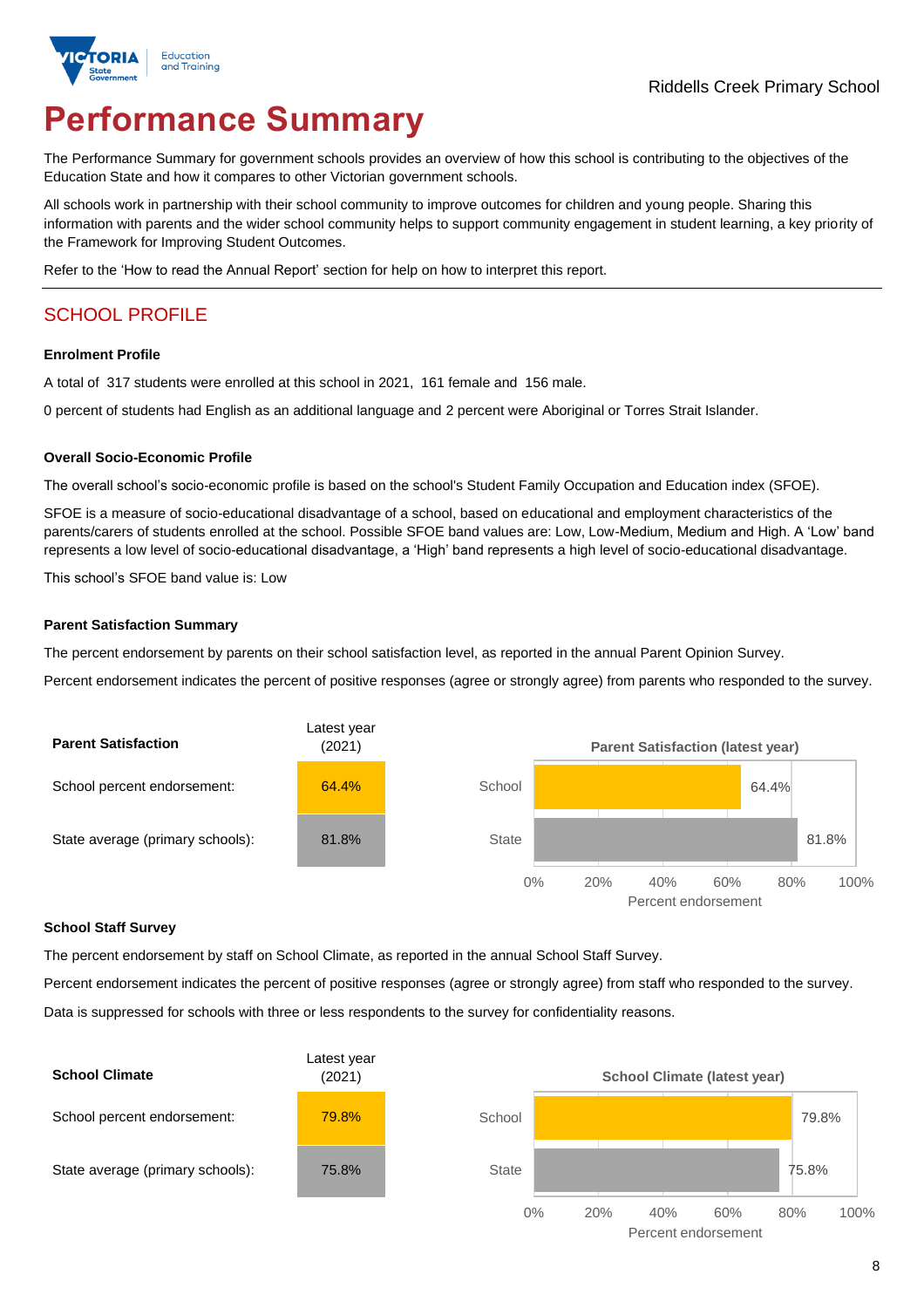

# ACHIEVEMENT

*Key: 'Similar Schools' are a group of Victorian government schools that are like this school, taking into account the school's socioeconomic background of students, the number of non-English speaking students and the size and location of the school.*

#### **Teacher Judgement of student achievement**

Percentage of students working at or above age expected standards in English and Mathematics.



| <b>Mathematics</b><br>Years Prep to 6                             | Latest year<br>(2021) |  |
|-------------------------------------------------------------------|-----------------------|--|
| School percent of students at or above age<br>expected standards: | <b>NDA</b>            |  |
| Similar Schools average:                                          | 88.6%                 |  |
| State average:                                                    | 84.9%                 |  |

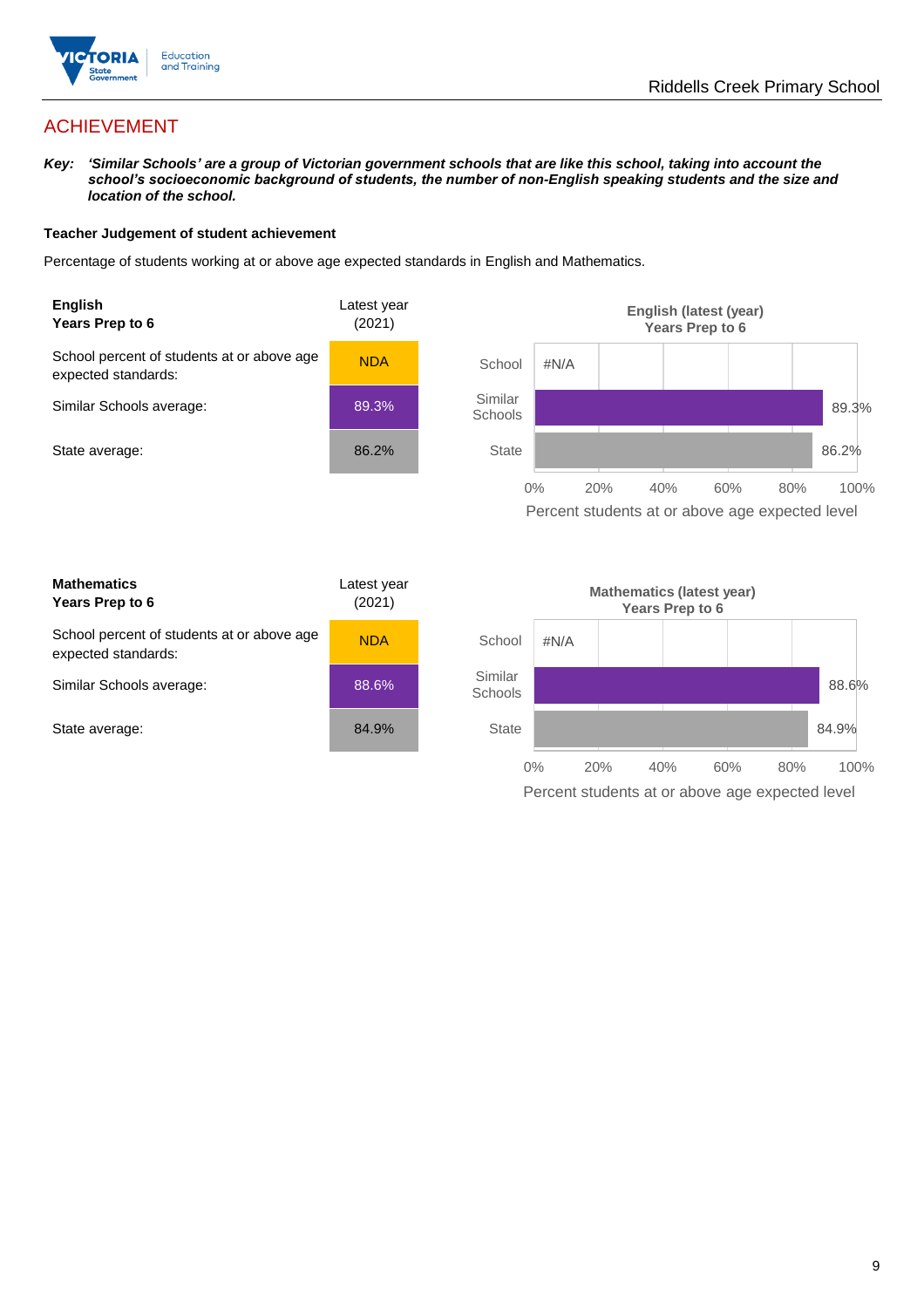

# ACHIEVEMENT (continued)

*Key: 'Similar Schools' are a group of Victorian government schools that are like this school, taking into account the school's socioeconomic background of students, the number of non-English speaking students and the size and location of the school.*

#### **NAPLAN**

Percentage of students in the top three bands of testing in NAPLAN.

Note: NAPLAN tests were not conducted in 2020, hence the 4-year average is the average of 2018, 2019 and 2021 data.

| Reading<br>Year 3                                 | Latest year<br>(2021) | 4-year<br>average |                    | <b>NAPLAN Reading (latest year)</b><br>Year <sub>3</sub>                   |
|---------------------------------------------------|-----------------------|-------------------|--------------------|----------------------------------------------------------------------------|
| School percent of students in<br>top three bands: | 70.2%                 | 80.4%             | School             | 70.2%                                                                      |
| Similar Schools average:                          | 81.8%                 | 80.8%             | Similar<br>Schools | 81.8%                                                                      |
| State average:                                    | 76.9%                 | 76.5%             | <b>State</b>       | 76.9%                                                                      |
|                                                   |                       |                   | $0\%$              | 20%<br>40%<br>60%<br>80%<br>100%<br>Percent of students in top three bands |
| Reading<br>Year 5                                 | Latest year<br>(2021) | 4-year<br>average |                    | <b>NAPLAN Reading (latest year)</b><br>Year <sub>5</sub>                   |
| School percent of students in<br>top three bands: | 78.9%                 | 71.8%             | School             | 78.9%                                                                      |
| Similar Schools average:                          | 73.9%                 | 72.0%             | Similar<br>Schools | 73.9%                                                                      |
| State average:                                    | 70.4%                 | 67.7%             | <b>State</b>       | 70.4%                                                                      |
|                                                   |                       |                   | $0\%$              | 20%<br>40%<br>60%<br>80%<br>100%<br>Percent of students in top three bands |
| <b>Numeracy</b><br>Year <sub>3</sub>              | Latest year<br>(2021) | 4-year<br>average |                    | <b>NAPLAN Numeracy (latest year)</b><br>Year <sub>3</sub>                  |
| School percent of students in<br>top three bands: | 60.0%                 | 70.5%             | School             | 60.0%                                                                      |
| Similar Schools average:                          | 72.8%                 | 73.9%             | Similar<br>Schools | 72.8%                                                                      |
| State average:                                    | 67.6%                 | 69.1%             | <b>State</b>       | 67.6%                                                                      |
|                                                   |                       |                   | $0\%$              | 20%<br>40%<br>60%<br>80%<br>100%<br>Percent of students in top three bands |
| <b>Numeracy</b><br>Year 5                         | Latest year<br>(2021) | 4-year<br>average |                    | <b>NAPLAN Numeracy (latest year)</b><br>Year 5                             |
| School percent of students in<br>top three bands: | 67.5%                 | 60.4%             | School             | 67.5%                                                                      |
| Similar Schools average:                          | 62.4%                 | 62.0%             | Similar<br>Schools | 62.4%                                                                      |
| State average:                                    | 61.6%                 | 60.0%             | State              | 61.6%                                                                      |
|                                                   |                       |                   | $0\%$              | 40%<br>20%<br>60%<br>80%<br>100%                                           |

Percent of students in top three bands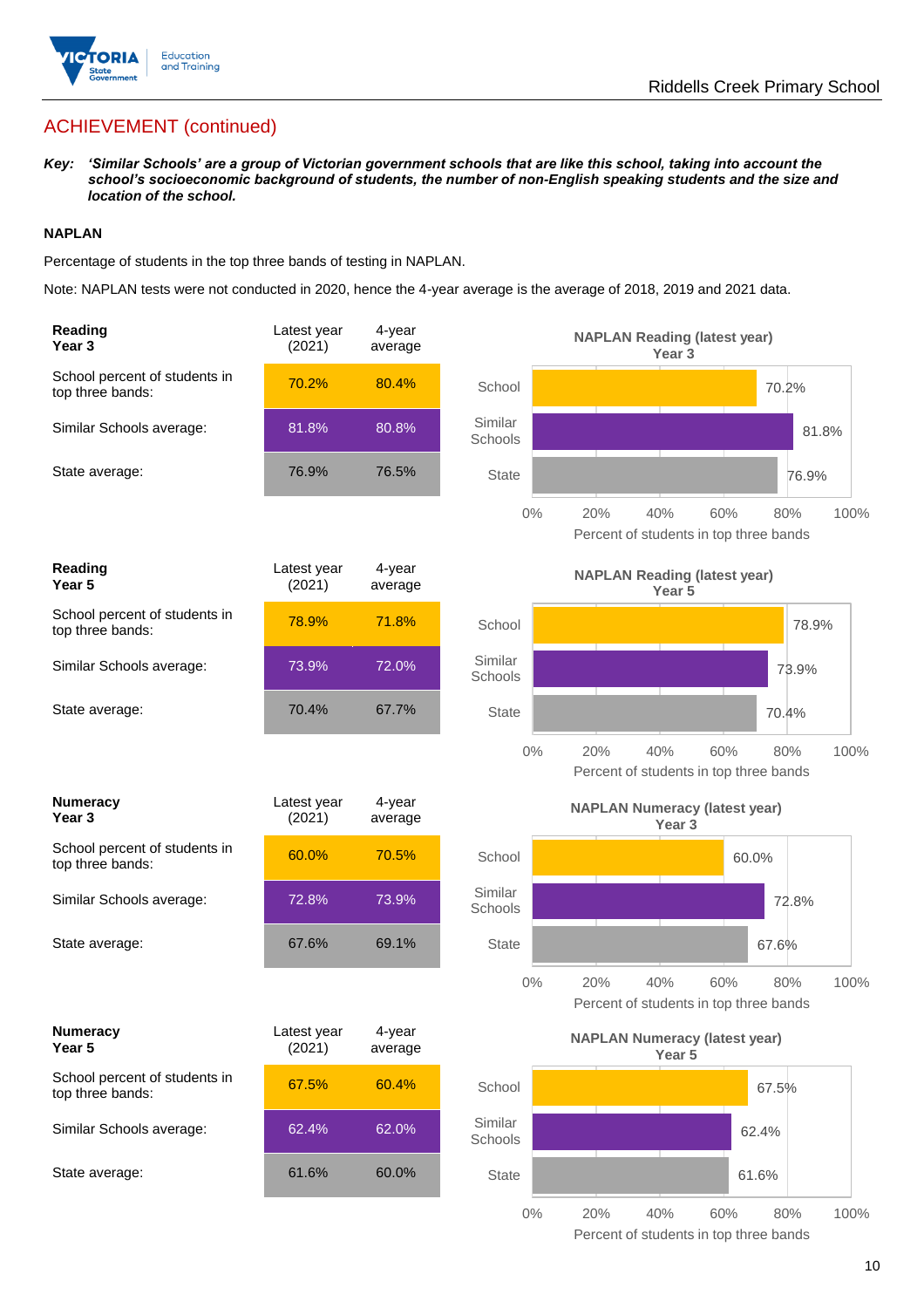

# ACHIEVEMENT (continued)

### **NAPLAN Learning Gain**

NAPLAN learning gain is determined by comparing a student's current year result relative to the results of all 'similar' Victorian students (i.e., students in all sectors in the same year level who had the same score two years prior). If the current year result is in the top 25 percent, their gain level is categorised as 'High'; middle 50 percent is 'Medium'; bottom 25 percent is 'Low'.

Riddells Creek Primary School

#### **Learning Gain Year 3 (2019) to Year 5 (2021)**

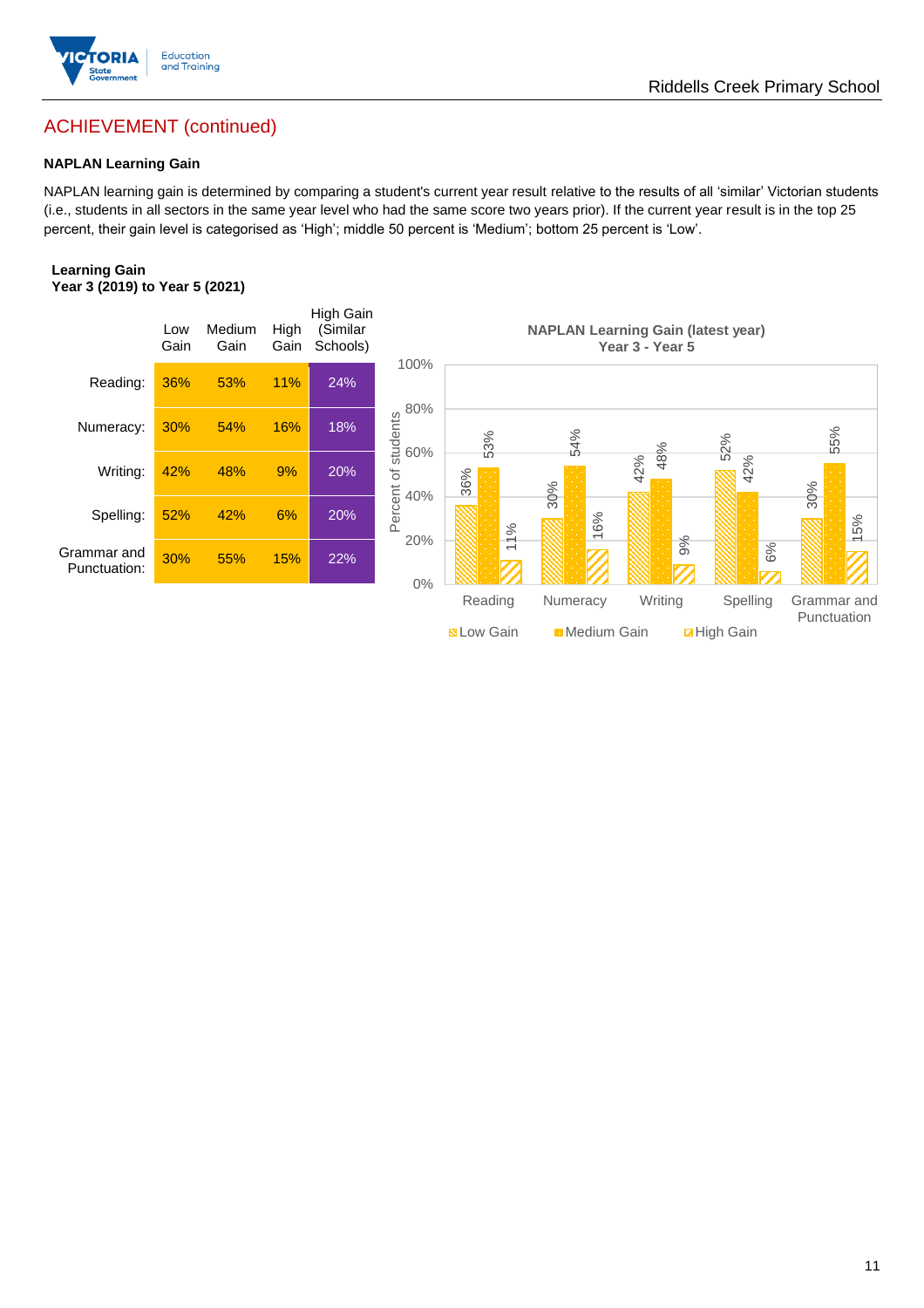

# ENGAGEMENT

*Key: 'Similar Schools' are a group of Victorian government schools that are like this school, taking into account the school's socioeconomic background of students, the number of non-English speaking students and the size and location of the school.*

#### **Average Number of Student Absence Days**

Absence from school can impact on students' learning. Common reasons for non-attendance include illness and extended family holidays. Absence and attendance data in 2020 and 2021 may have been influenced by COVID-19.



#### **Attendance Rate (latest year)**

|                                             | Prep | Year 1 | Year 2 | Year 3 | Year 4 | Year 5 | Year 6 |
|---------------------------------------------|------|--------|--------|--------|--------|--------|--------|
| Attendance Rate by year level<br>$(2021)$ : | 94%  | 93%    | 94%    | 93%    | 93%    | 91%    | 91%    |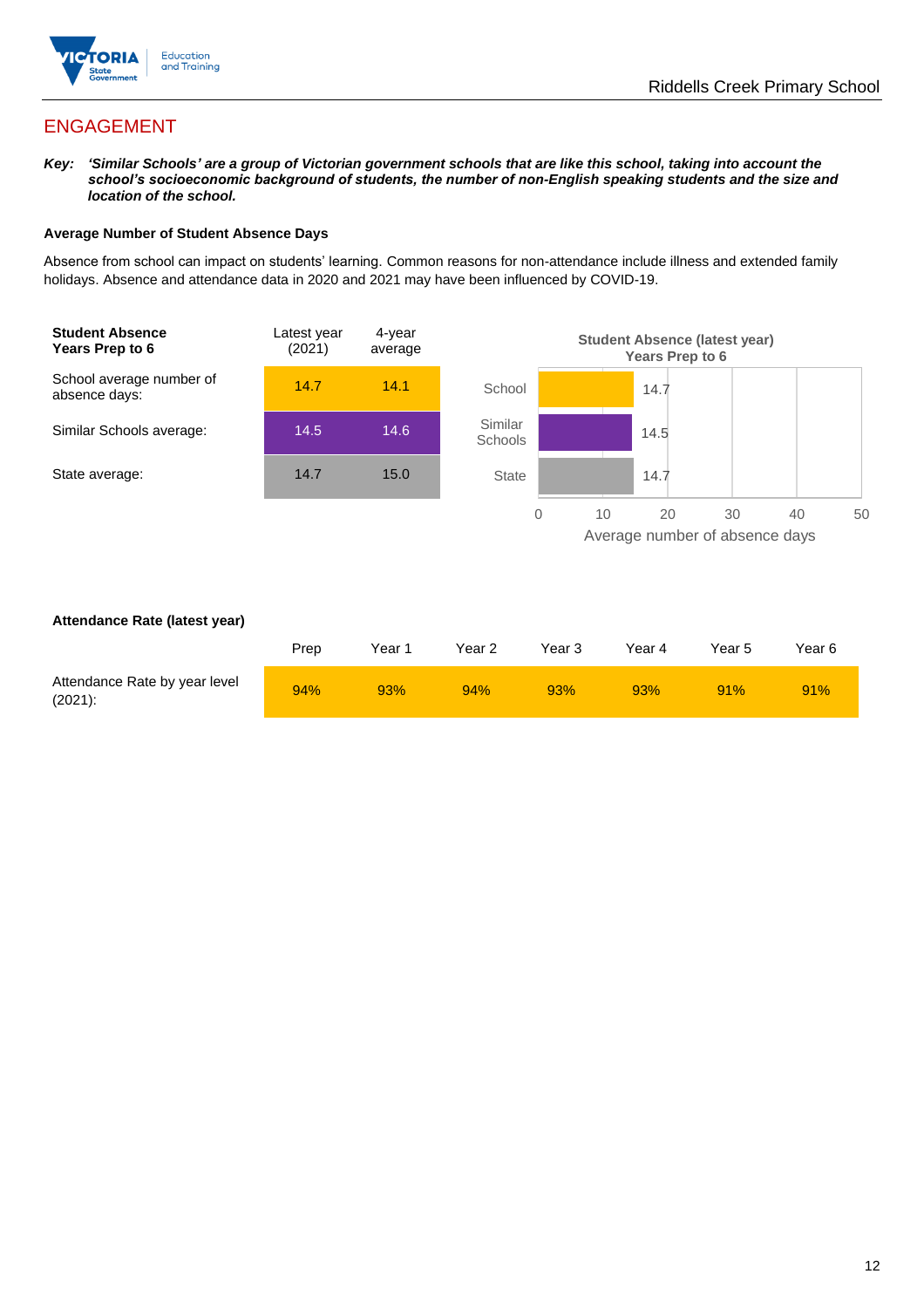

## **WELLBEING**

*Key: 'Similar Schools' are a group of Victorian government schools that are like this school, taking into account the school's socioeconomic background of students, the number of non-English speaking students and the size and location of the school.*

#### **Student Attitudes to School – Sense of Connectedness**

The percent endorsement on Sense of Connectedness factor, as reported in the Attitudes to School Survey completed annually by Victorian government school students, indicates the percent of positive responses (agree or strongly agree).



*Due to lower participation rates, differences in the timing of the survey/length of survey period and the general impact of Covid19 across 2020 and 2021, data are often not comparable with previous years or within similar school groups. Care should be taken when interpreting these results.*



#### **Student Attitudes to School – Management of Bullying**

The percent endorsement on Management of Bullying factor, as reported in the Attitudes to School Survey completed annually by Victorian government school students, indicates the percent of positive responses (agree or strongly agree).

| <b>Management of Bullying</b><br>Years 4 to 6 | Latest year<br>(2021) | 4-year<br>average |  |
|-----------------------------------------------|-----------------------|-------------------|--|
| School percent endorsement:                   | 75.7%                 | 85.4%             |  |
| Similar Schools average:                      | 79.6%                 | 80.2%             |  |
| State average:                                | 78.4%                 | 79.7%             |  |

*Due to lower participation rates, differences in the timing of the survey/length of survey period and the general impact of Covid19 across 2020 and 2021, data are often not comparable with previous years or within similar school groups. Care should be taken when interpreting these results.*

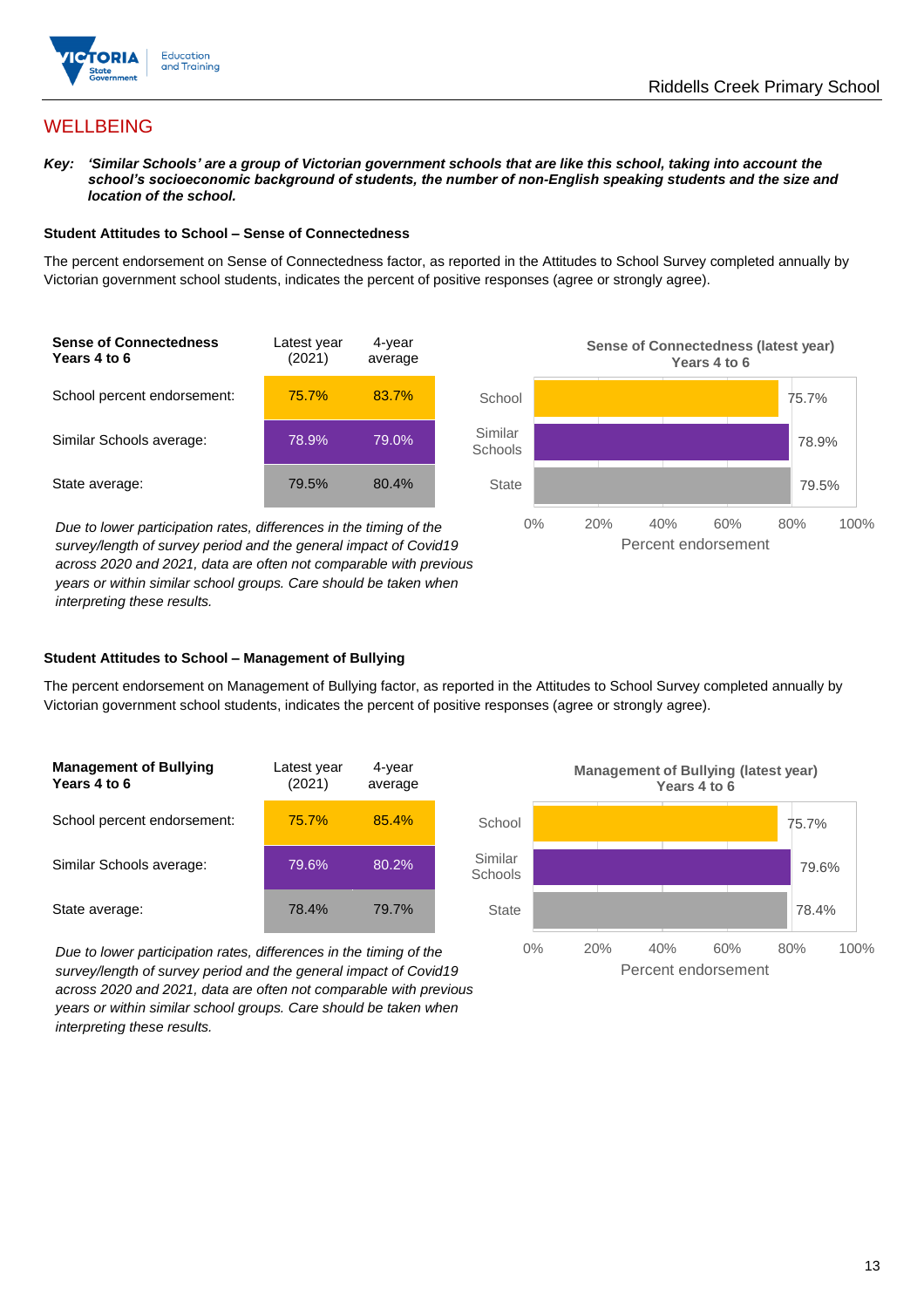

# **Financial Performance and Position**

FINANCIAL PERFORMANCE - OPERATING STATEMENT SUMMARY FOR THE YEAR ENDING 31 DECEMBER, 2021

| <b>Revenue</b>                  | <b>Actual</b> |
|---------------------------------|---------------|
| <b>Student Resource Package</b> | \$2,653,301   |
| Government Provided DET Grants  | \$209,483     |
| Government Grants Commonwealth  | \$223,010     |
| Government Grants State         | \$11,500      |
| Revenue Other                   | \$17,190      |
| <b>Locally Raised Funds</b>     | \$273,389     |
| <b>Capital Grants</b>           | \$0           |
| <b>Total Operating Revenue</b>  | \$3,387,872   |

| Equity $1$                                          | <b>Actual</b> |
|-----------------------------------------------------|---------------|
| Equity (Social Disadvantage)                        | \$23,619      |
| Equity (Catch Up)                                   | \$0           |
| <b>Transition Funding</b>                           | \$0           |
| Equity (Social Disadvantage - Extraordinary Growth) | \$0           |
| <b>Equity Total</b>                                 | \$23,619      |

| <b>Expenditure</b>                    | <b>Actual</b> |
|---------------------------------------|---------------|
| Student Resource Package <sup>2</sup> | \$3,004,078   |
| Adjustments                           | \$0           |
| <b>Books &amp; Publications</b>       | \$3,634       |
| Camps/Excursions/Activities           | \$28,129      |
| <b>Communication Costs</b>            | \$2,931       |
| Consumables                           | \$51,396      |
| Miscellaneous Expense <sup>3</sup>    | \$87,860      |
| <b>Professional Development</b>       | \$11,276      |
| Equipment/Maintenance/Hire            | \$35,012      |
| <b>Property Services</b>              | \$138,100     |
| Salaries & Allowances <sup>4</sup>    | \$297,397     |
| <b>Support Services</b>               | \$21,731      |
| Trading & Fundraising                 | \$25,702      |
| Motor Vehicle Expenses                | \$55          |
| <b>Travel &amp; Subsistence</b>       | \$0           |
| <b>Utilities</b>                      | \$40,932      |
| <b>Total Operating Expenditure</b>    | \$3,748,236   |
| <b>Net Operating Surplus/-Deficit</b> | (\$360,363)   |
| <b>Asset Acquisitions</b>             | \$18,256      |

(1) The equity funding reported above is a subset of the overall revenue reported by the school.

(2) Student Resource Package Expenditure figures are as of 24 Feb 2022 and are subject to change during the reconciliation process.

(3) Miscellaneous Expenses include bank charges, administration expenses, insurance and taxation charges.

(4) Salaries and Allowances refers to school-level payroll.